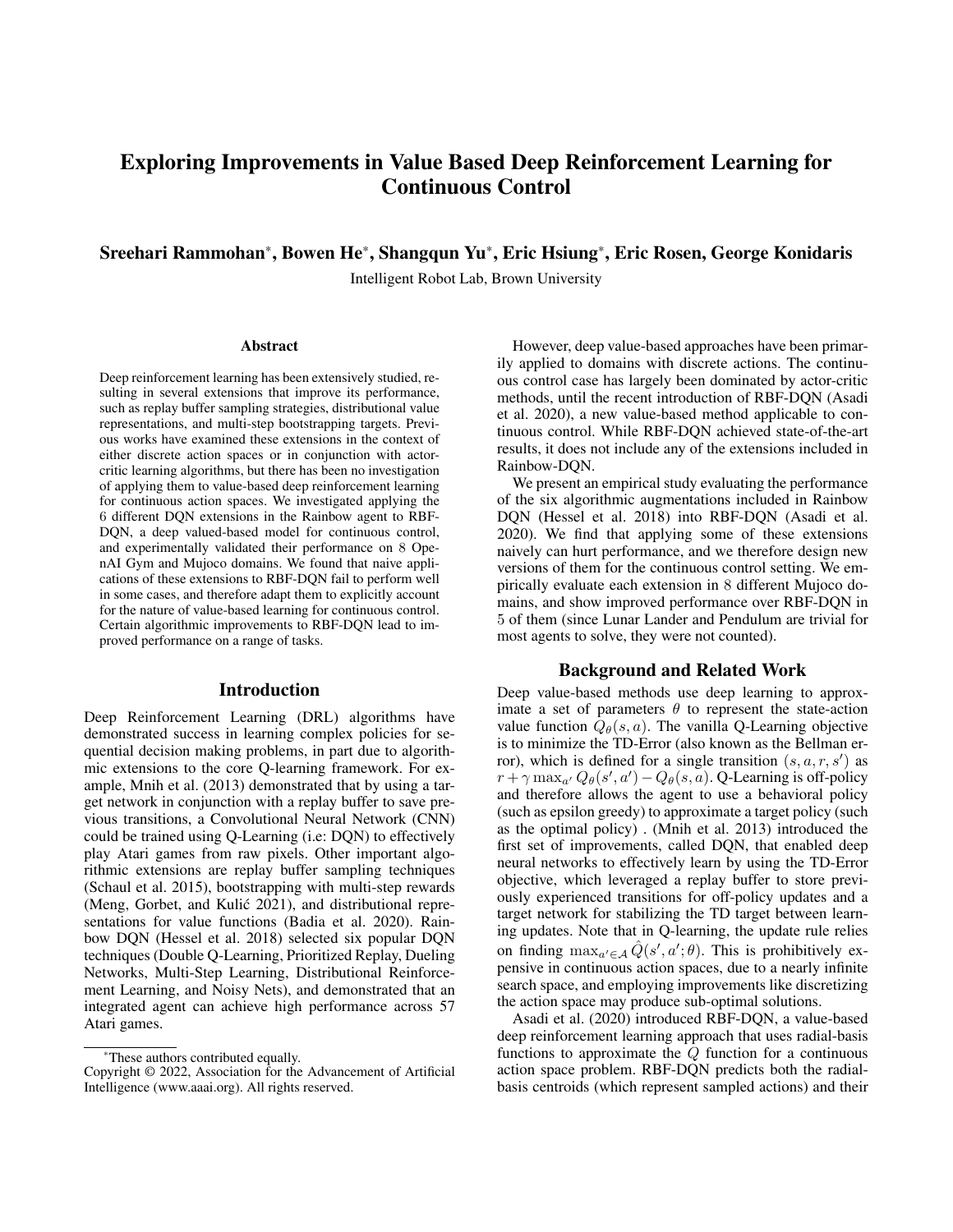values, and uses a kernel to efficiently compute the action that can maximize the Q-value with bounded error. Specifically, RBF-DQN approximates  $Q^*(s, a)$  by optimizing centroid locations  $a_i(s; \theta)$  and centroid values  $v_i(s; \theta)$  as functions of state s and parameters  $\theta$  and  $\beta$  with the following equation:

$$
\hat{Q}_{\beta}(s, a; \theta) := \frac{\sum_{i=1}^{N} e^{-\beta ||a - a_i(s; \theta)||} v_i(s; \theta)}{\sum_{i=1}^{N} e^{-\beta ||a - a_i(s; \theta)||}}.
$$
 (1)

The centroid locations  $a_i(s; \theta)$  and state-dependent centroid values  $v_i(s; \theta)$  are used to form the Q function output (Asadi et al. 2020), and are learned end-to-end during training by optimizing the Bellman error similar to DQN loss. (Mnih et al. 2013). The action maximization property of RBF-DQN (Asadi et al. 2020) guarantees all critical points of  $\hat{Q}_{\beta}$  can be well-approximated by a centroid location  $a_i$ . This makes action-maximization as simple as searching over all N centroids  $\max_{i \in [1,N]} \hat{Q}_{\beta}(s, a_i; \theta)$  where  $a_i$  represents a centroid location. In multi-dimensional action spaces, the temperature parameter  $\beta$  can be tuned to ensure an upper bound on error (Asadi et al. 2020):

$$
\max_{a \in \mathcal{A}} \hat{Q}_{\beta}(s, a; \theta) - \max_{i \in [1, N]} \hat{Q}_{\beta}(s, a; \theta) \le \mathcal{O}(e^{-\beta}).
$$
 (2)

The action-maximization property of Deep RBFs, paired with its universal function approximating properties, make RBF-DQN well-suited to continuous control tasks.

#### Deep Reinforcement Learning Improvements

Many of the recent successes in deep reinforcement learning have come from improvements to the vanilla Q-learning approach. In this work, we specifically investigate a set of popular extensions to DQN that have been termed Rainbow DQN Hessel et al. (2018), which combines double Qlearning (van Hasselt, Guez, and Silver 2015), prioritized experience replay (Schaul et al. 2015), dueling networks (Wang et al. 2015), multi-step learning (Asis et al. 2018), distributional RL (Bellemare, Dabney, and Munos 2017), and noisy networks (Fortunato et al. 2018). In this section, we describe each of these Rainbow extensions before describing how we augment them to be effective for working with RBF-DQN.

Double Q-Learning: Under certain stochastic environments, Q-learning can perform very poorly due to the overestimation of action values. The Double Q-learning networks use two estimators to address the overestimation bias. Double-DQN (van Hasselt 2010) uses an online network, parameterized by  $\theta$ , to pick the action that is evaluated by the target network, parameterized by  $\theta^-$ . This leads to an adapted DQN loss:

$$
(r_{t+1} + \gamma Q_{\theta^{-}}(s_{t+1}, \underset{a}{\operatorname{argmax}} Q_{\theta}(s_{t+1}, a)) - Q_{\theta}(s_t, a_t))^2
$$
\n(3)

Related work has shown that the double Q-learning algorithm can be generalized to work with functional approximators (van Hasselt, Guez, and Silver 2015).

Dueling Networks Dueling Networks (Wang et al. 2015) separate out the process of learning state-action pairs  $Q(s, a)$  into learning state value  $V(s)$  and action advantage values  $A(s, a)$  (because  $Q(s, a) = V(s) + A(s, a)$ ). Each stream of computation shares the same initial layers for processing the input (parameterized by  $\theta$ ), but they then split into two separate sequences of neural network layers that compute estimates of the state value (parameterized by  $\beta$ ) and advantage values (parameterized by  $\alpha$ ) separately. The two streams are then combined to produce a single Q function estimate using the following equation:

$$
Q(s, a; \theta, \alpha, \beta) = V(s, \theta, \beta) +
$$
  

$$
(A(s, a; \theta, \alpha) - \max_{a^*} A(s, a^*; \theta, \alpha))
$$
 (4)

Note that by subtracting off the advantage of the best action, the issue of identifiability is resolved since the advantage function will have zero advantage at the chosen action (Wang et al. 2015). Since the output of a Dueling Network is a single Q-value, it can be integrated with any other algorithmic improvement for value-based DRL.

Prioritized Experience Replay In Priority Experience Replay (Schaul et al. 2015), samples are prioritized during training based on their respective TD-error. This means that samples which the agent has difficulty estimating the correct value of, get replayed more frequently. There are two important hyperparameters:  $\alpha$ , to what extent priority is incorporated into the vanilla uniform sampling process, and  $\beta$ , the compensation factor for performing importance sampling on the TD-error for the transitions in the buffer.

Noisy Networks Noisy networks, introduced by Fortunato et al. (2018), provide a method for automatically exploring network parameter space by incorporating learned mean and covariance weights into each layer of the network. To do so, sampled noise is injected at every noisy layer during training. The injected noise is scaled by the current values of the covariance matrix, which results in network parameter exploration. When applied to Q-learning networks, the effect is that the Q-values will be perturbed, resulting in a stochastic optimal-action selection when greedy policies are applied.

Muti-Step Learning In multi-step learning, instead of training the Q-value on the basis of one single step of temporal difference error, a n-step temporal difference error is used:

$$
TD_{Error} = \sum_{k=0}^{n-1} \gamma^k r_{t+k} + \gamma^n \max_{a} Q(s_{t+n}, a) - Q(s_t, a_t).
$$
\n(5)

When multi-step learning is utilized in conjunction with off-policy learning, the relative probabilities of trajectories produced between current and old policies needs to be accounted for by importance sampling. However, based on the work of Fedus et al. (2020), despite the fact that multi-step's reward is based on the agent's current policy during exploration, in practice, multi-step can sometimes give better performance compared to the single-step counterpart.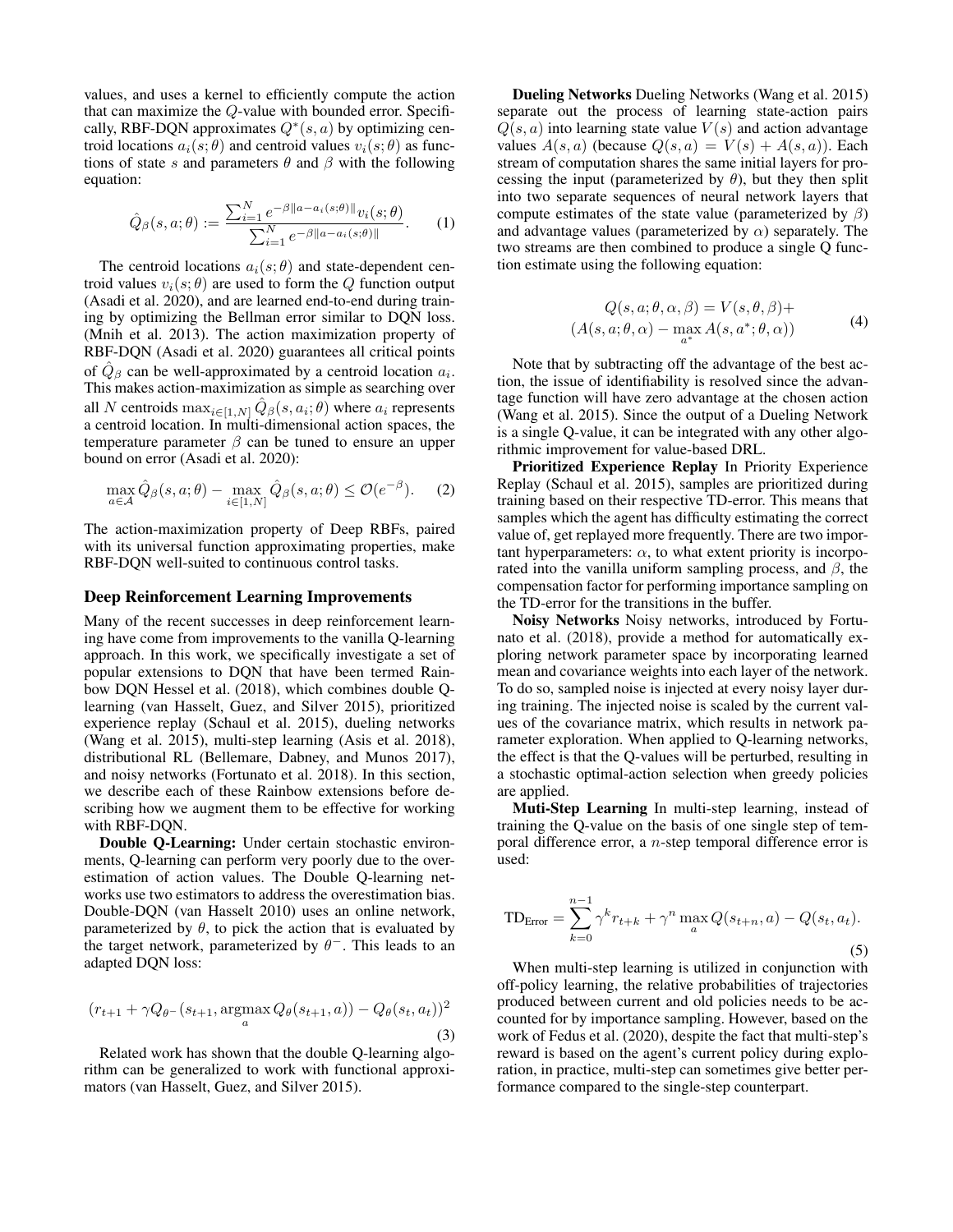Distributional Q-Learning Bellemare, Dabney, and Munos (2017) proposed learning a distribution over Q values instead of learning a single expected value. They discretized the output value range from  $v_{min}$  to  $v_{max}$  using 51 supports for the distribution on Atari game environments. Cross Entropy Loss is then used to compute the distance between the predicted and target distributions to update the network:

$$
-\sum_{i=1}^{N} p_i \log q_i, \tag{6}
$$

where  $p_i$  is the probability at the support i in the predicted distribution, and  $q_i$  is the probability for the target distribution. The distributional agent, called C51, outperformed vanilla DQN on certain Atari tasks.

## Extensions to RBF-DQN

In this work, we investigated how to extend the improvements of Rainbow DQN to RBF-DQN. In this section, we present new augmentations to accommodate applying Double Q-Learning, Dueling Networks, and Distributional Q-Learning to RBF-DQN. All other Rainbow augmentations (PER, Noisy Networks, and Multi-step Learning) are directly applicable to RBF-DQN without modification.

## Double Q-Learning

We hypothesize using two estimators can also prevent RBF-DQN from over estimating action values.

To adapt double Q-learning networks for RBF-DQN, the optimal action is selected using the online centroid and centroid value modules,  $Q(s', a; \theta), a_i(s'; \theta), v_i(s'; \theta)$ , and then producing a Q-value using the centroid and centroid values from the target network  $Q(s', a; \theta^{-}), a_i(s', \theta^{-}), v_i(s', \theta^{-})$ respectively.

$$
Q(s', a^*; \theta^-) = \frac{\sum_{i=1}^N e^{-\beta ||a^* - a_i(s'; \theta^-) ||} v_i(s'; \theta^-)}{\sum_{i=1}^N e^{-\beta ||a^* - a_i(s'; \theta^-) ||}}, \quad (7)
$$

where

$$
a^* = \underset{a_i}{\operatorname{argmax}} Q(s', a_i; \theta). \tag{8}
$$

The action  $a^*$  is the centroid location associated with the highest Q value (computed with equation 1).

## Dueling Networks

In the context of RBF-DQN, we apply dueling networks to the centroid values, with two networks estimating base centroid value and centroid advantages respectively. Because the Q-value estimation for a given state and action is the weighted average of each centroid value (weight determined by distance to a given action based on a kernel), we propose that decoupling the centroid-value into a base value network,  $V$ , and advantage network,  $A$ , can improve centroid value estimation. We empirically experimented with different operators in the centroid-value aggregator module below, and found max to be better than other options like mean. Both the centroid value and centroid advantage modules are trained jointly, each with their own optimizer and learning rates. Because our state is a low-dimensional vector representation

of the environment, no shared feature extraction module is needed—both modules take in the same state.

$$
v_i = V(s) + A(s) - \max(A(s)).
$$
 (9)



Figure 1: Dueling RBF-DQN Network Architecture. The plus sign signifies the aggregator module

## Distributional Q-Learning

In the RBF-DQN setting, the network's value module is modified by adopting the distribution representation. During the forward pass, the centroid value is given by the expectation of the distribution. The radial basis weights are kept to merge the distributions through support-wise multiplication:

$$
\begin{bmatrix} w_1 & w_2 & \dots & w_m \end{bmatrix} \begin{bmatrix} p_{11} & p_{12} & \cdots & p_{1n} \\ p_{21} & p_{22} & \cdots & p_{2n} \\ \vdots & \vdots & \ddots & \vdots \\ p_{m1} & p_{m2} & \cdots & p_{mn} \end{bmatrix}
$$
 (10)

where  $m$  represents the number of centroids, and  $n$  represents the number of supports to the discrete distribution.



Figure 2: Distributional RBF-DQN Network Architecture

The predicted distribution is updated toward the target one, which is related to the distribution of the best centroid at s' in terms of the expectation, discounted by  $\gamma$  and added by the immediate reward at state s.

### Experiments

We performed ablation experiments using the methods described in section 4 on 8 different continuous control domains from the OpenAI Gym suite (Brockman et al. 2016):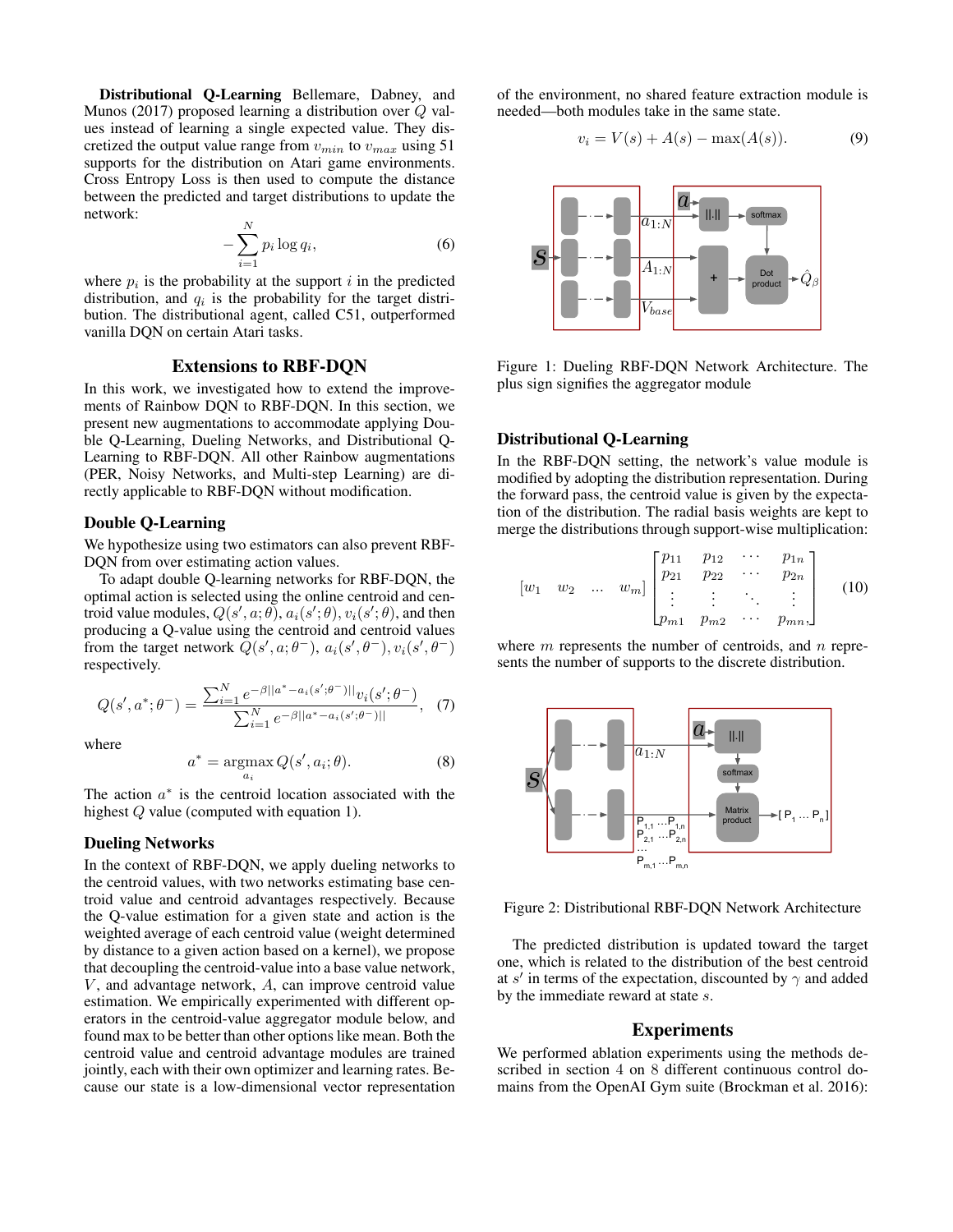

Figure 3: Total evaluation reward per episode for Pendulum, Lunar Lander, Bipedal Walker, and Hopper. All variants ran on 5 seeds and the 95% confidence interval across all seeds is shaded.

Pendulum, Lunar Lander, Bipedal Walker, Hopper, Half Cheetah, Ant, Humanoid, and Walker2D. For all these domains, we used the low dimensional state space and the default dense reward specifications. Because RBF-DQN, and deep RL in general, can show high sensitivity to hyperparameter configurations, we ran extensive parameter sweeps to ensure our benchmarks reflected the highest possible performance for each variation.

We empirically found that PER is extremely sensitive to the hyperparameters  $\alpha$  (the degree to which prioritization is used) and  $\beta$  ( sampling correction coefficient). For RBF-DQN with PER, performance was generally best with  $\beta$  annealed from 0.4 at the start of training to 1.0 by the end of training and  $\alpha$  set to 0.1. In the case of applying Noisy Networks to RBF-DQN, all linear layers were replaced with noisy layers with layer normalization (Ba,

Kiros, and Hinton 2016) applied, and initial covariance settings set at  $\sigma \in \{0.25, 0.5, 1.0, 2.0, 10.0\}$ . We found that setting  $\sigma = 0.25$  worked well for all tasks except for Hopper and Half-Cheetah, in which  $\sigma = 1.0$  or  $\sigma = 2.0$  yielded better performance. We implemented multi-step reward with a short horizon of 2 to 4 steps due to the continuous nature of the tasks evaluated.

For exploration, we applied  $\varepsilon$ -greedy exploration to all tasks except for Ant, Humanoid, and Walker2D, where Gaussian noise was added with noise between 0.10 and 0.25. Pendulum, and Lunar Lander were trained for 200 episodes, Bipedal Walker, Hopper, and Walker2D were trained for 1000 episodes and Humanoid, Half Cheetah and Ant were trained for 2000 episodes.

Our results are given in in Figures 3 and 4. For each domain, we report the cumulative evaluation returns for our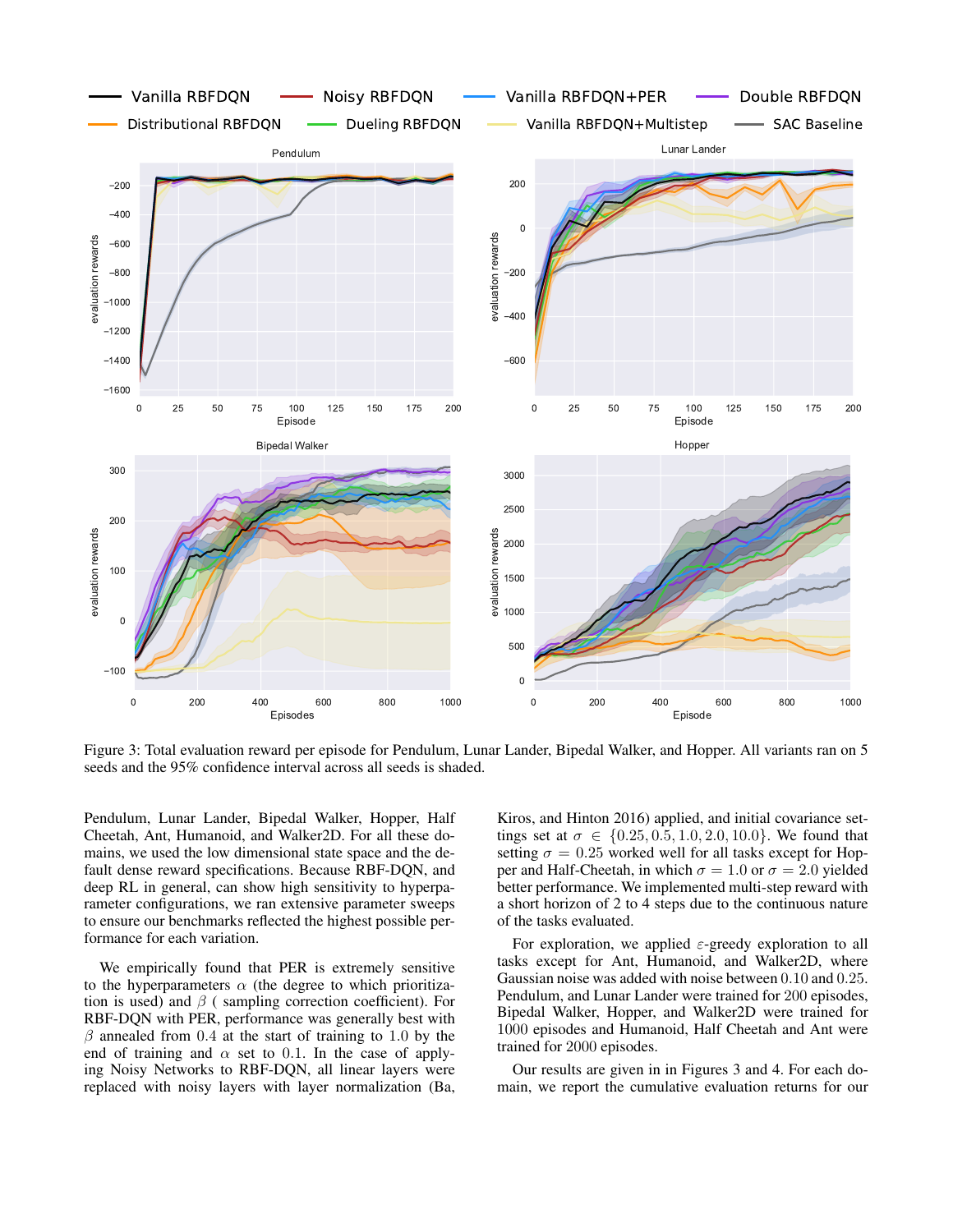

Figure 4: Total evaluation reward per episode for Half Cheetah, Ant, Walker, and Humanoid tasks. All variants ran on 5 seeds and the 95% confidence interval across all seeds is shaded.

test agent vs. the number of training episodes. Except in the case of Hopper, where we match baseline vanilla RBF-DQN performance, at least one of the variations presented in this work is able to outperform vanilla RBF-DQN performance in each task. To provide context for these methods in comparison to other state of the art agents commonly employed, we ran SAC (Haarnoja et al. 2018) on all tasks (5 seeds).

In order for noisy layers to be effective at exploration in these Mujoco tasks, we found they needed to be paired with additional exploration in action space: if noisy layers with normalization were applied *alone* as a replacement for εgreedy exploration or adding Gaussian noise to the action space, performance drastically decreased, as if no exploration was being performed. We posit this was likely due to exploration in parameter space not translating to significant exploration in action space: performance would flatline. This was verified by adding  $\varepsilon$ -greedy or Gaussian exploration back in and seeing learning progress as one would expect.

The poor performance of multi-step returns across these tasks can be explained by the need for an importance sampling correction to account for the difference in likelihood between traversing states under the behavioral and target policies as the replay buffer fills and stale state transitions build up. Due to the deterministic, value based, nature of our policy, it is not entirely obvious how to correct for this bias, which we leave as an area of future exploration.

Looking at Humanoid, the Double and PER variations are able to outperform vanilla RBF-DQN by a significant amount. Furthermore, Double and Noisy Network variations can help RBF-DQN converge to better policies faster, as seen by the steeper learning curves for Bipedal Walker and